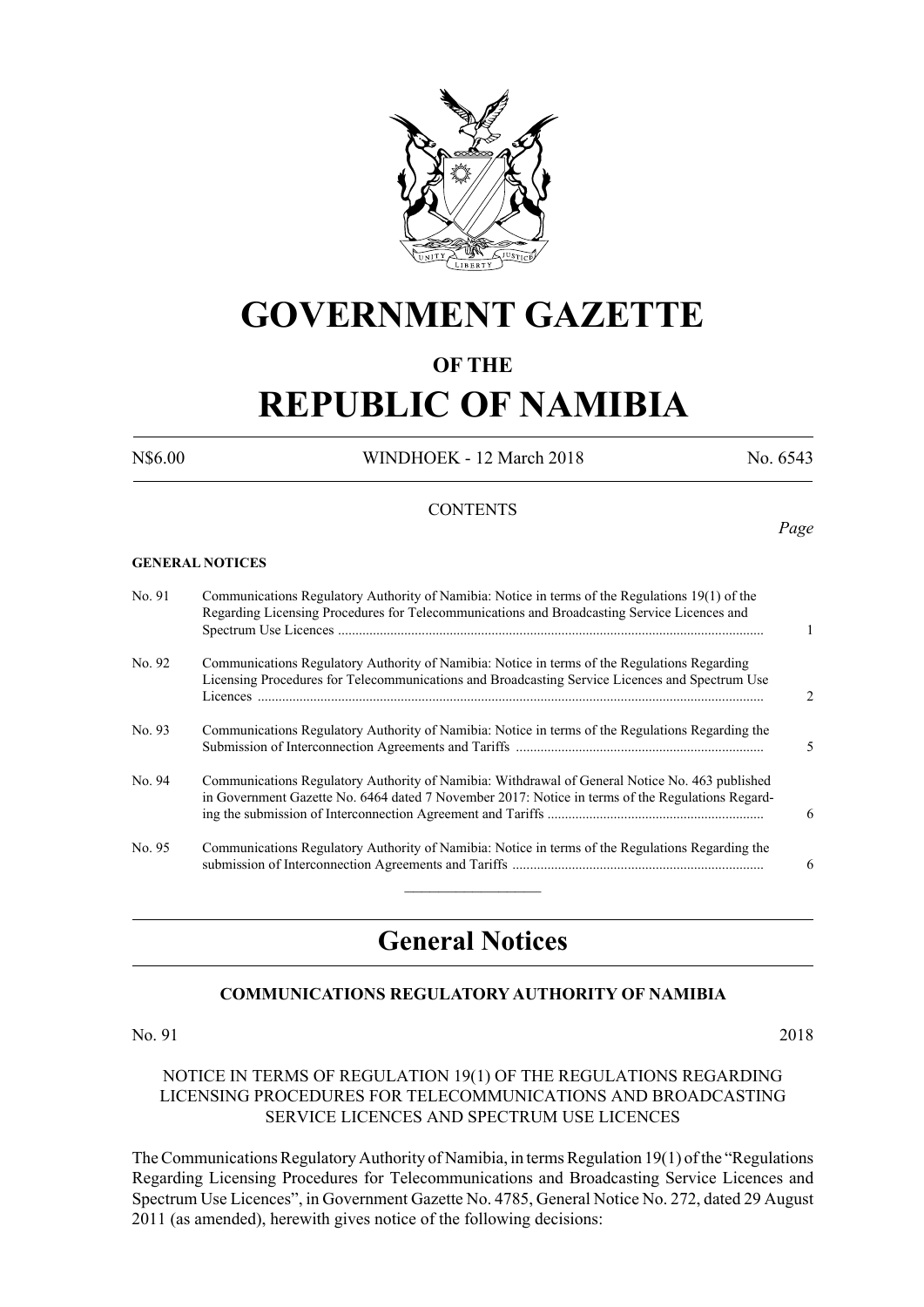#### **1. Application for a Community Broadcasting Service Licence by Kunene Community Radio**

The Authority resolved to award a Community Broadcasting Service Licence to Kunene Community Radio.

#### **2. Application for additional Spectrum Use Licence for analogue FM Broadcasting by Trustco Administrative Support Services**

The Authority resolved to award of two (2) additional spectrum use licences to Trustco Administrative Services for the provision of broadcasting service as indicated below-

| a) | <b>Rossing Mountain</b> | 103.3 MHz | $1000W$ ; and |
|----|-------------------------|-----------|---------------|
| b) | Rundu                   | 102.7 MHz | 1000W.        |

Kindly take note that the full reasons for all the decisions can be requested from the Authority. Further, in terms of section 31 of the Communications Act, 2009 (Act. No.8 of 2009) the Authority may, on its own motion or on a petition filed by an aggrieved party to any proceedings, reconsider any order or decision that it has made, within 90 days from the date of making that decision or issuing that order.

#### **F. KISHI CHAIRPERSON OF THE BOARD OF DIRECTORS COMMUNICATIONS REGULATORY AUTHORITY OF NAMIBIA**

#### **COMMUNICATIONS REGULATORY AUTHORITY OF NAMIBIA**

 $\frac{1}{2}$ 

#### No. 92 2018

#### NOTICE IN TERMS OF THE REGULATIONS REGARDING LICENSING PROCEDURES FOR TELECOMMUNICATIONS AND BROADCASTING SERVICE LICENCES AND SPECTRUM USE LICENCES

The Communications Regulatory Authority of Namibia, in terms of regulations 11(1) of the Regulations Regarding Licensing Procedures for Telecommunications and Broadcasting Service Licences and Spectrum Use Licences, as published in Government Gazette No. 4785, General Notice No. 272, dated 29 August 2011 (as amended), hereby gives notice that the Applicants referred to in the tables below have submitted the following applications to the Authority: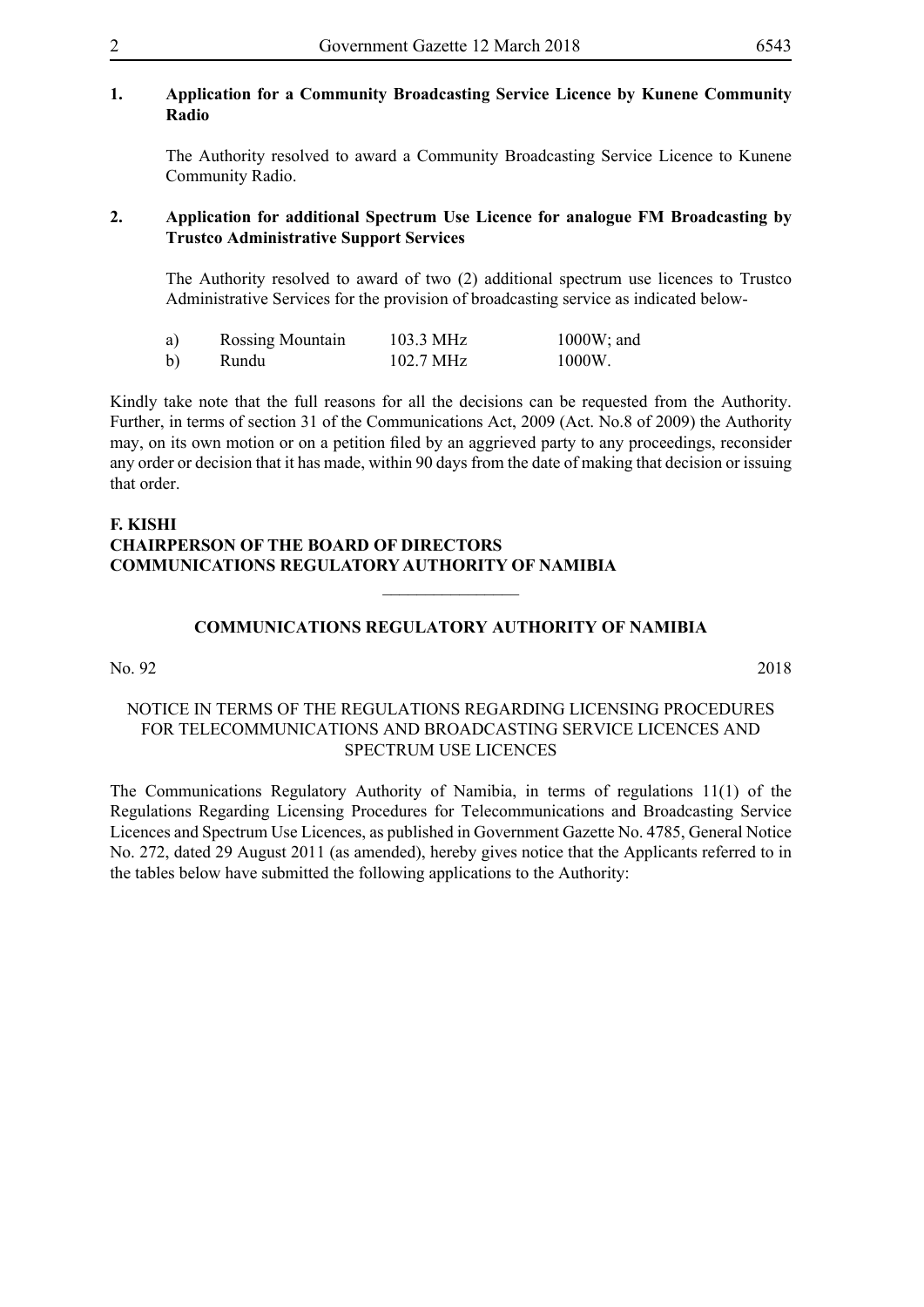| i              |      |
|----------------|------|
| $\ddot{ }$     |      |
|                |      |
|                |      |
|                |      |
|                |      |
|                |      |
|                |      |
|                |      |
|                |      |
|                |      |
| ;<br>;         |      |
|                |      |
| ļ              | ׇ֚֓֡ |
|                |      |
|                |      |
|                |      |
|                |      |
|                |      |
|                |      |
|                |      |
| $\overline{ }$ |      |
|                |      |
|                |      |
|                |      |
|                |      |
|                |      |
|                |      |
| Ì              |      |
|                |      |
|                |      |
|                |      |
|                |      |
|                |      |
|                |      |
|                |      |
|                |      |
|                |      |
|                |      |
|                |      |
|                |      |
|                |      |
|                |      |
|                |      |
|                |      |
|                |      |
|                |      |
| ĺ              | l    |
|                |      |
|                |      |
|                |      |
|                |      |
|                |      |
|                |      |
|                |      |
|                |      |
|                |      |
|                |      |
|                |      |
|                |      |
|                |      |
|                |      |
|                |      |
|                |      |
|                |      |
|                |      |
|                |      |
|                |      |
|                |      |
|                |      |
|                |      |
|                |      |
|                |      |
|                |      |
|                |      |
|                |      |
|                |      |
|                |      |
|                |      |
|                |      |
|                |      |
|                |      |
|                |      |
|                |      |
|                |      |
|                |      |
|                |      |
|                |      |
|                |      |
|                |      |
|                |      |
|                |      |
| ì              |      |
|                |      |
|                |      |
|                | I    |
|                |      |
|                |      |
|                |      |

| Application<br>Submitted?<br>Up to Date<br><b>Fees Paid</b><br>Proof of<br>Licence                                                                              | Yes                                                                                                                                                                                                                                 |                                                               | Application<br>submitted?<br>up to date<br>fees paid<br>Proof of                                                     | Yes                                                                                                                                                                                       |
|-----------------------------------------------------------------------------------------------------------------------------------------------------------------|-------------------------------------------------------------------------------------------------------------------------------------------------------------------------------------------------------------------------------------|---------------------------------------------------------------|----------------------------------------------------------------------------------------------------------------------|-------------------------------------------------------------------------------------------------------------------------------------------------------------------------------------------|
| of geographic<br>Description<br>coverage<br>area(s);                                                                                                            | Windhoek,<br>Namibia                                                                                                                                                                                                                |                                                               | Grounds for<br>Amendment                                                                                             | countrywide.<br>broadcasting<br>To allow for<br>services                                                                                                                                  |
| Services intended to be<br>Concise statement on<br>provided;                                                                                                    | and voice services, to its<br>including data, video<br>members and guests.<br>Communications,<br>students, staff<br>Electronic                                                                                                      |                                                               | <b>Proposed Amendment</b>                                                                                            | Amend Broadcasting Service licence to allow<br>of Namibia or any part therefore as opposed<br>to being limited to the geographical area of<br>for broadcasting within the entire Republic |
| spectrum in the provision of the<br>Does applicant intend to use<br>telecommunication service?                                                                  | Although applicant intends to use<br>spectrum in the provision of the<br>telecommunications services, it<br>as contained in the Regulations<br>is in the spectrum exempt band<br>Regarding Licence Exempt<br>Spectrum. <sup>1</sup> |                                                               |                                                                                                                      | Ondangwa.                                                                                                                                                                                 |
|                                                                                                                                                                 |                                                                                                                                                                                                                                     |                                                               | Type of license<br>held                                                                                              | Broadcasting<br>Community<br>Service                                                                                                                                                      |
| Telecommunications<br>service intended to<br>Class<br>be provided;<br>Category of                                                                               | Non-Profit ECNS and<br>ECS.                                                                                                                                                                                                         | Application for Amendment of the Broadcasting Service Licence | Namibian Companies<br>Namibian Citizens or<br>Namibian Citizens;<br>Stock owned by<br>Percentage of<br>Controlled by | 100%                                                                                                                                                                                      |
| Percentage of<br>by Namibian<br>by Namibian<br><b>Stock owned</b><br>Companies<br>Citizens or<br>Namibian<br>citizens or<br>Namibian<br>controlled<br>Citizens; | 100 %                                                                                                                                                                                                                               |                                                               |                                                                                                                      |                                                                                                                                                                                           |
| incorporation;<br>Applicant's<br>Citizenship<br>or place of                                                                                                     | Namibia                                                                                                                                                                                                                             |                                                               | citizenship or place of<br>incorporation;<br>Applicant's                                                             | Namibian                                                                                                                                                                                  |
| Applicant;                                                                                                                                                      | University of<br>Science and<br>Technology<br>Namibia                                                                                                                                                                               | ව                                                             | <b>Applicants Name;</b>                                                                                              | Maroela Trust t/a<br>Shipi FM                                                                                                                                                             |

| <b>Application</b><br>ubmitted?<br>up to date<br>Proof of<br>fees paid                                                        | Yes                                                                                                                                                                                                    |  |
|-------------------------------------------------------------------------------------------------------------------------------|--------------------------------------------------------------------------------------------------------------------------------------------------------------------------------------------------------|--|
| Grounds for<br>Amendment                                                                                                      | roadcasting<br>countrywide.<br>To allow for<br>services                                                                                                                                                |  |
| Proposed Amendment                                                                                                            | Amend Broadcasting Service licence to allow<br>of Namibia or any part therefore as opposed<br>to being limited to the geographical area of<br>for broadcasting within the entire Republic<br>Ondangwa. |  |
| Type of license<br>held                                                                                                       | Broadcasting<br>Community<br>Service                                                                                                                                                                   |  |
| Vamibian Companies<br>ð<br>Namibian Citizens;<br>Stock owned by<br><b>Namibian Citizens</b><br>Controlled by<br>Percentage of | 100%                                                                                                                                                                                                   |  |
| citizenship or place of<br>incorporation;<br>Applicant's                                                                      | Namibian                                                                                                                                                                                               |  |
| Applicants Name;                                                                                                              | Maroela Trust t/a<br>Shipi FM                                                                                                                                                                          |  |

As published in Government Gazette No. 4839, General Notice No. 395 dated 25 November 2011. 1 As published in Government Gazette No. 4839, General Notice No. 395 dated 25 November 2011.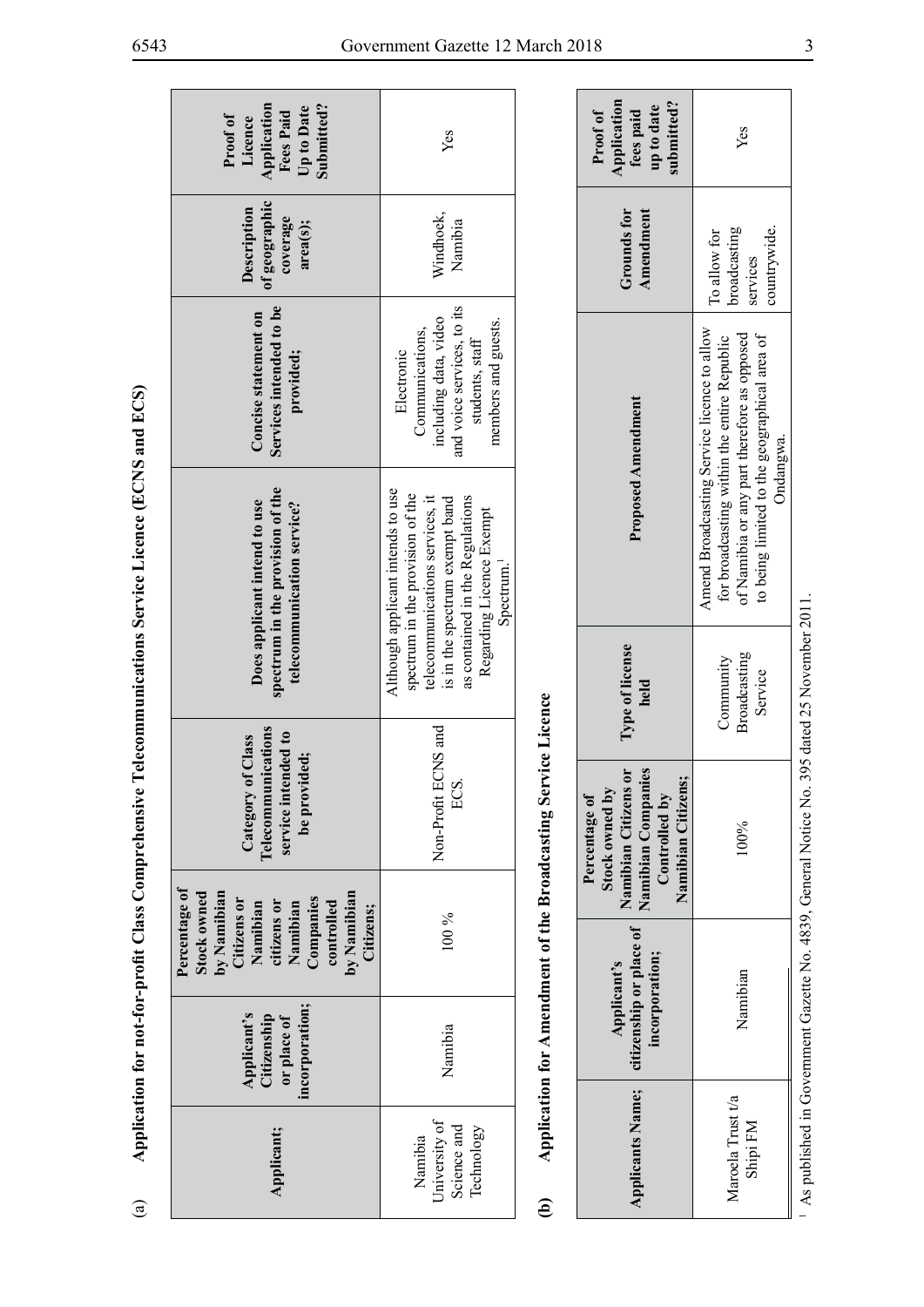| ļ |
|---|
| ļ |
|   |
|   |
|   |
|   |
|   |
|   |
|   |
| I |
|   |
|   |
|   |
|   |
|   |
|   |
|   |
|   |
|   |
|   |
|   |
|   |
|   |
|   |
|   |
|   |
|   |
|   |
|   |
|   |
|   |
|   |
|   |
|   |
| I |
|   |
|   |
|   |
|   |
|   |
|   |
|   |
|   |
|   |
|   |
|   |
|   |
|   |
|   |
|   |
|   |
|   |
|   |
| i |
|   |
|   |
|   |
|   |
|   |
|   |
|   |
|   |
|   |
|   |
|   |
|   |
|   |
|   |
|   |
|   |
| l |
| l |
|   |
|   |

|                                                                                         | Description Proof of Licence<br>of geographic   Application Fees<br>Paid Up to Date<br>Submitted?                                         | $Y$ es                                                                           |
|-----------------------------------------------------------------------------------------|-------------------------------------------------------------------------------------------------------------------------------------------|----------------------------------------------------------------------------------|
|                                                                                         | coverage<br>area(s);                                                                                                                      | Namibia                                                                          |
|                                                                                         | Services intended to be<br>Concise statement on<br>provided;                                                                              | Communications<br>Electronic                                                     |
|                                                                                         | telecommunication<br>spectrum in the<br>provision of the<br>Does applicant<br>intend to use<br>service?                                   | $\overset{\circ}{\mathsf{z}}$                                                    |
| Application for a Class Comprehensive Telecommunications Service Licence (ECS and ECNS) | <b>Telecommunications</b><br>service applied for;<br>Category of Class                                                                    | ervice Licence (ECS &<br>Class Comprehensive<br>Telecommunications<br>ECNS)<br>Ō |
|                                                                                         | by Namibian Citizens;<br>Companies controlled<br>Citizens or Namibian<br>citizens or Namibian<br>owned by Namibian<br>Percentage of Stock | $100\%$                                                                          |
|                                                                                         | incorporation;<br>Applicant's<br>Citizenship<br>or place of                                                                               | Namibia                                                                          |
|                                                                                         | Applicant;                                                                                                                                | Capricorn Connect<br>(Pty) Ltd                                                   |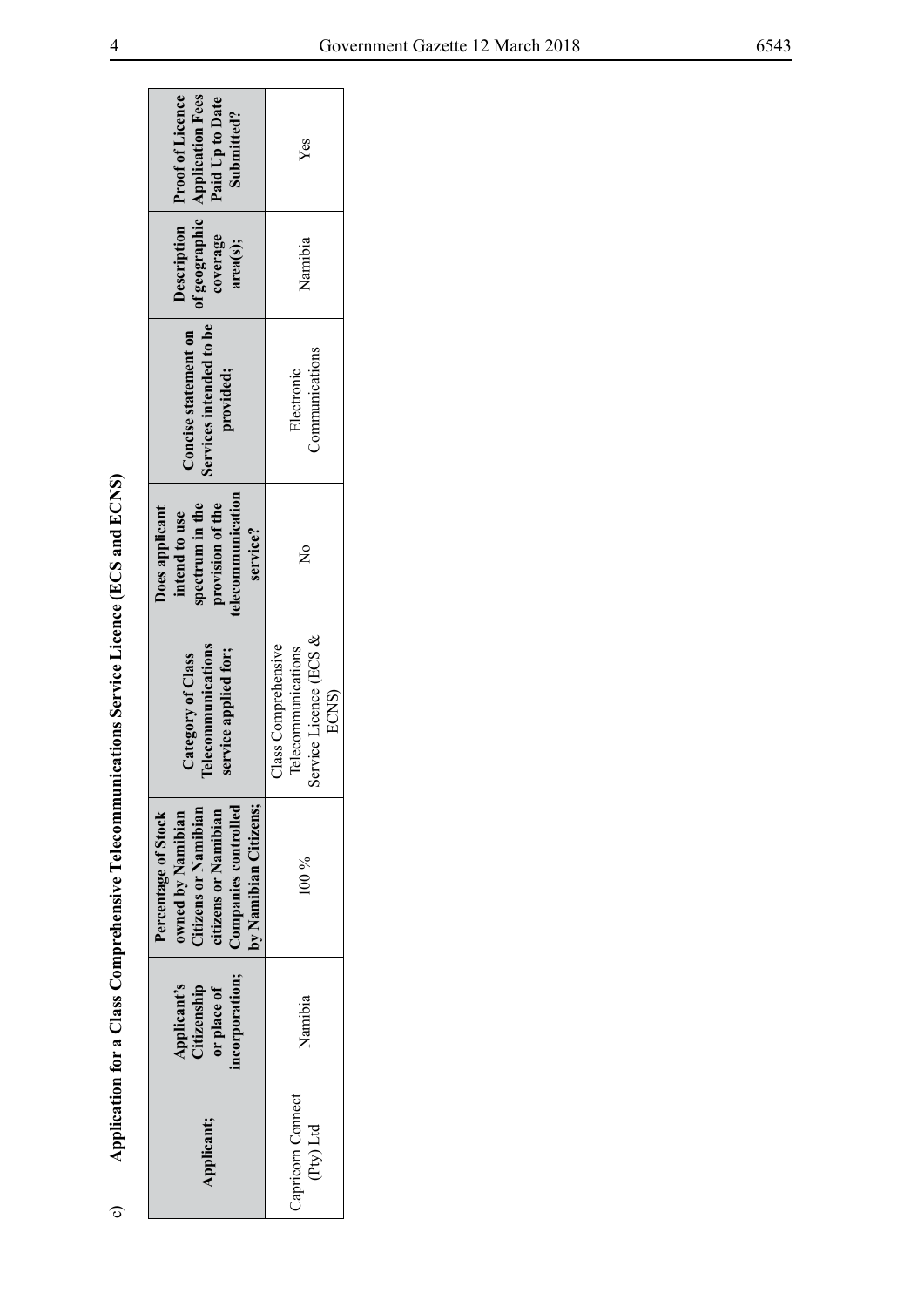The public may submit comments in writing to the Authority within a period of fourteen (14) days from the date of publication of this notice in the *Gazette.* 

The applicants may submit written reply comments within fourteen (14) days from date of notification of the written public comments.

All written submissions must contain the name and contact details of the person making the written submissions and the name and contact details of the person for whom the written submission is made, if different, and be clear and concise.

All written submissions must be made either physically or electronically -

- (1) by hand to the head offices of the Authority at Communication House, 56 Robert Mugabe Avenue, Windhoek;
- (2) by post to the head offices of the Authority, Private Bag 13309, Windhoek 9000;
- (3) by electronic mail to  $\text{legal@cran.na}$
- (4) by facsimile to +264 61 222790; or
- (5) by fax to e-mail to 088642748.

#### **F.K. MBANDEKA CHIEF EXECUTIVE OFFICER COMMUNICATIONS REGULATORY AUTHORITY OF NAMIBIA**

#### **COMMUNICATIONS REGULATORY AUTHORITY OF NAMIBIA**

 $\overline{\phantom{a}}$  , where  $\overline{\phantom{a}}$ 

No. 93 2018

#### NOTICE IN TERMS OF THE REGULATIONS REGARDING THE SUBMISSIONS OF INTERCONNECTION AGREEMENTS AND TARIFFS

The Communications Regulatory Authority of Namibia, in terms of Section 53(10) of the Communications Act, 2009 (Act No. 8 of 2009) read with regulation 8(1) of the "Regulations Regarding the Submission of Interconnection Agreements and Tariffs", in Government Gazette No. 4714, General Notice No. 126, dated 18 May 2011, herewith gives notice that **Mobile Telecommunication Limited (MTC)** has filed tariffs with the Authority as set out below:

| Package Name                       | <b>Current FUP</b><br>GB's | New FUP GB's | Current<br><b>TurboBoost</b><br>GB's | <b>New</b><br><b>TurboBoost</b><br>GB's |
|------------------------------------|----------------------------|--------------|--------------------------------------|-----------------------------------------|
| <b>NetMan TurboBoost Unlimited</b> | 90                         | 125          | 90                                   |                                         |
| <b>Mobiz Unlimited</b>             | 90                         | 125          | 90                                   |                                         |

Any person may examine copies of the tariffs submitted at the head offices of the Authority during normal business hours and copies may be made on payment of a fee determined by the Authority. Copies are also available at www.cran.na where copies may be downloaded free of charge.

The public may submit in writing to the Authority written comments within fourteen (14) days from the date of publication of this notice in the *Gazette*.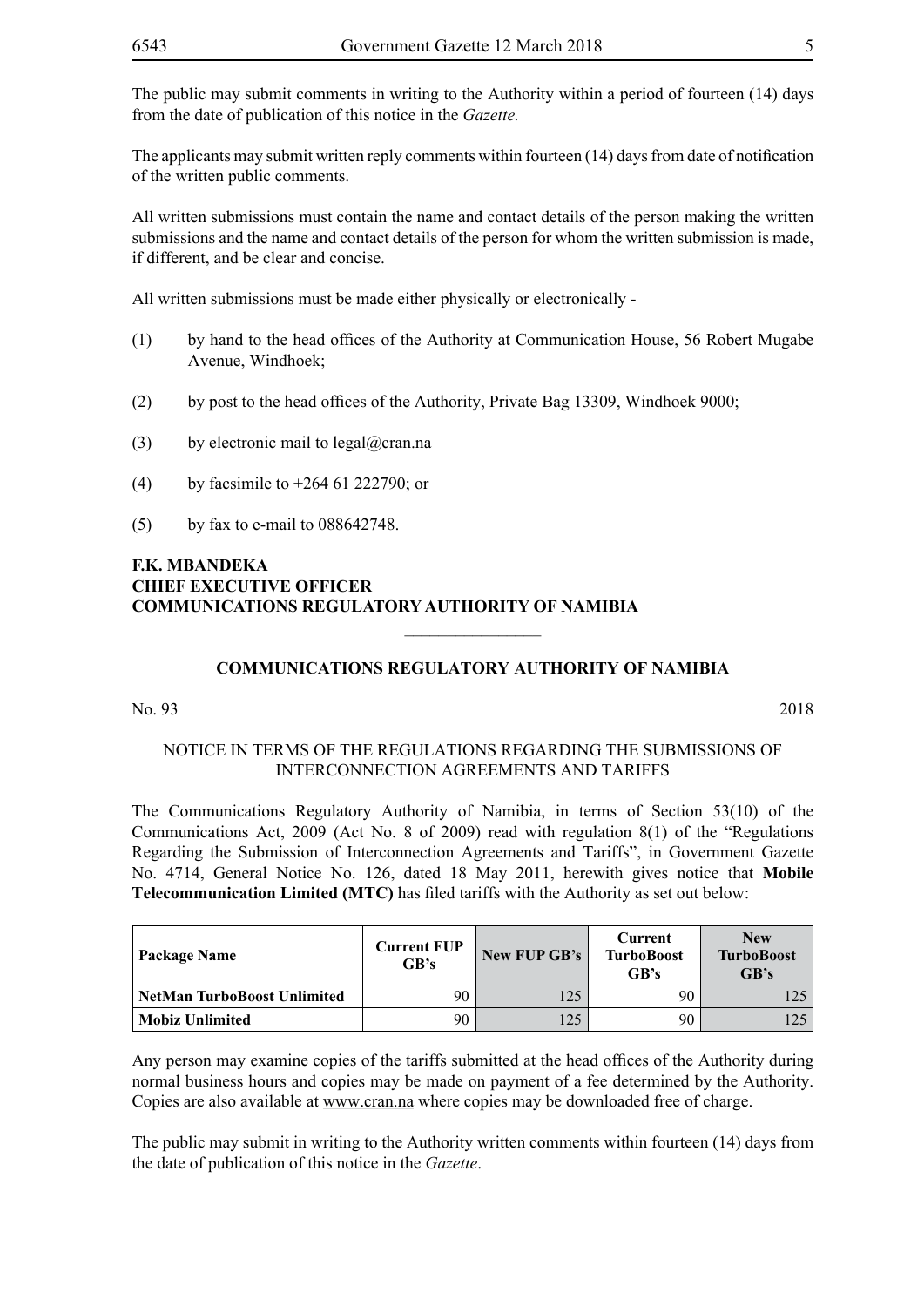**Mobile Telecommunication Limited** may submit, in writing to the Authority, a response to any written comments within fourteen (14) days from the lapsing of the time to submit written submissions.

All written submissions must contain the name and contact details of the person making the written submissions and the name and contact details of the person for whom the written submissions is made, if different and be clear and concise.

All written submissions and reply comments must be made either physically or electronically –

- (1) by hand to the head offices of the Authority, namely Communication House, 56 Robert Mugabe Avenue, Windhoek;
- (2) by post to the head offices of the Authority, namely Private Bag 13309, Windhoek 9000;
- (3) by electronic mail to the following address:  $\text{legal}(\mathcal{Q})$  cran.na;
- (4) by facsimile to the following facsimile number:  $+264\,61\,222790$ ; OR
- (5) by fax to e-mail to: 0886550852.

#### **F.K. MBANDEKA CHIEF EXECUTIVE OFFICER COMMUNICATIONS REGULATORY AUTHORITY OF NAMIBIA**

### **COMMUNICATIONS REGULATORY AUTHORITY OF NAMIBIA**

 $\overline{\phantom{a}}$  , where  $\overline{\phantom{a}}$ 

No. 94 2018

#### WITHDRAWAL OF General NOTICE NO. 463 PUBLISHED IN GOVERNMENT GAZETTE NO. 6464 DATED 7 NOVEMBER 2017: NOTICE IN TERMS OF THE REGULATIONS REGARDING THE SUBMISSIONS OF INTERCONNECTION AGREEMENTS AND TARIFFS

General Notice No. 463 published on 7 November 2017, under Government Gazette No. 6464, for Salt Essential Information Technology (Pty) Ltd is withdrawn.

#### **F.K. MBANDEKA CHIEF EXECUTIVE OFFICER COMMUNICATIONS REGULATORY AUTHORITY OF NAMIBIA**

#### **COMMUNICATIONS REGULATORY AUTHORITY OF NAMIBIA**

 $\frac{1}{2}$ 

No. 95 2018

#### **NOTICE IN TERMS OF THE REGULATIONS REGARDING THE SUBMISSIONS OF INTERCONNECTION AGREEMENTS AND TARIFFS**

The Communications Regulatory Authority of Namibia, in terms of Section 53(10) of the Communications Act, 2009 (Act No. 8 of 2009) read with regulation 8(1) of the "Regulations Regarding the Submission of Interconnection Agreements and Tariffs", in Government Gazette No. 4714, General Notice No. 126, dated 18 May 2011, herewith gives notice that **Salt Essential Information Technology (Pty) Ltd** has filed tariffs with the Authority as set out below: